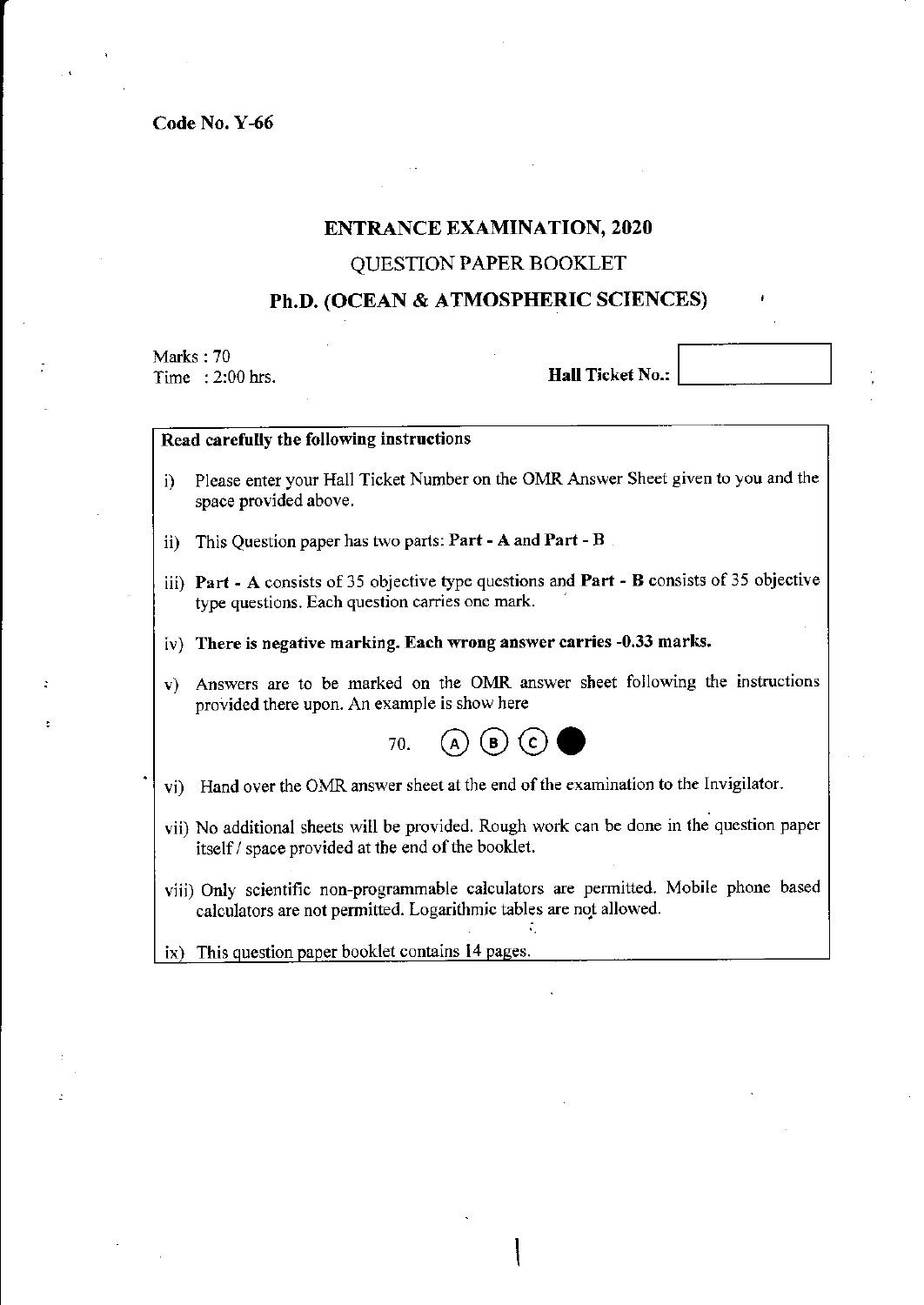## PART - A

I. How many words can be formed out of the letters of the word 'EDUCATION' such that vowels occupy the odd positions?

A. 1440

B. 2880

c.2840

D. None of these

2. In a class, 30% of students passed English, 20% passed French and 10% passed both. If a student is selected at random, what is the probability that he has English or French?<br>A.  $\frac{2}{5}$ 

 $B. \frac{3}{4}$  $\overline{c}$ **D**.  $\frac{3}{10}$ 

3. If 1,000 copies of a book of 25 sheets require 50 reams of paper, how much paper is required for 5,000 copies of a book of 32 sheets?

 $\mathcal{L}_\mathrm{c}$ 

A. 160 B. 480 c.640 D. 320

4.

| BD <sub>3</sub>                                    | CE,             | DF <sub>15</sub> |
|----------------------------------------------------|-----------------|------------------|
| EG <sub>2</sub>                                    | FH <sub>4</sub> | $GL_8$           |
| HJ <sub>4</sub>                                    | $IK_6$          | ?                |
| $A. JL_{24}$<br>$\mathbf{B}$ . J $\mathbf{L}_{10}$ |                 |                  |
| C. IJ <sub>24</sub>                                |                 |                  |
| $D. JL_{12}$                                       |                 |                  |

5. Statements: Sopan is a good scientist. Scientist are hardworking Conclusions: I. All hardworking person are scientist.

II. Sopan is hardworking

A. Only conclusion I follows

B. Only conclusion II follows

C. Neither I nor lI follows

D. Both I and II follows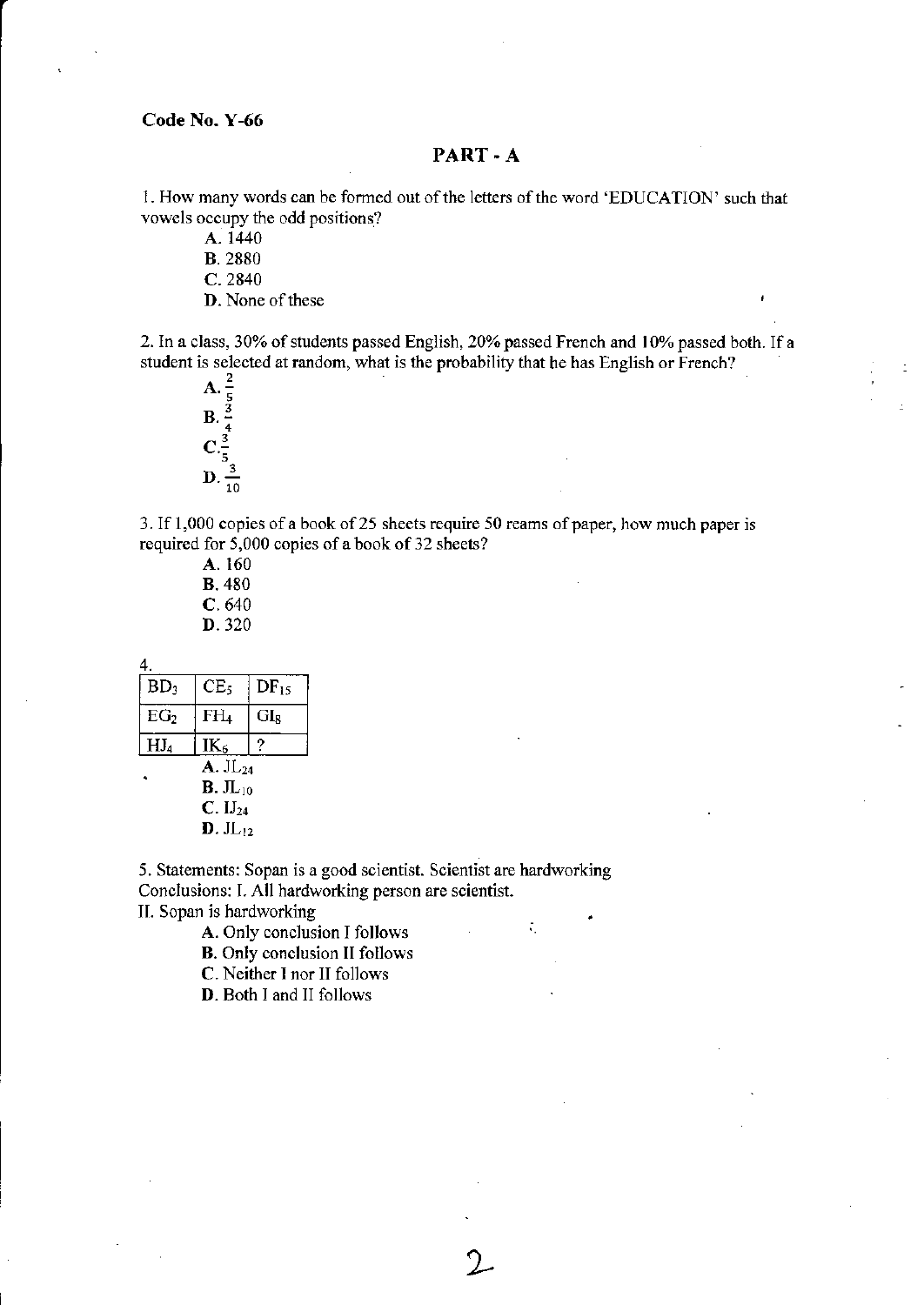| 6. In an office, the distribution of work hours is as shown in the following table |
|------------------------------------------------------------------------------------|
|------------------------------------------------------------------------------------|

| No. of staff members | No. of hours worked |
|----------------------|---------------------|
|                      | $0 - 19$            |
| 12.                  | $20 - 24$           |
| 25                   | 25-29               |
| 40                   | $30 - 34$           |
| 15                   | 35-39               |
|                      | 40-45               |

Consider the following inferences drawn from the table.

(i) The avemge number of hours worked by a staff member is about 30

(ii) The percentage of those worked 35 or more hours is less than 25

(iii) At least 5 staff members worked more than 44 hours

Which of these inferences is/are valid?

A. (i) alone

B. (ii) alone

 $C.$  (i) and (ii)

D. (i), (ii) and (iii)

7. Average age of employees working in a department is 30 years. In the next year, ten workers will retire, what will be the average age in the next year?

Statement I: Retirement age is 60 years

Statement  $II$ : There are 50 employees in the department

A. Statement I alone is sufficient to answer the question and Statement II along is not required to answer the question

B. Statement Il alone is sufficient to answer the question and Statement I along is not required to answer the question

 $C.$  Both Statements I and  $H$  are not sufficient to answer the question

D. Both Statements I and ll together are necessary to answer the question

8. Q is 14 km south and 16 km west of P. The distance of Q from P is

A. 15.6 km B. 18.8 km C.21.2 km D. 25.8 km

9. If  $\sqrt{1 + \frac{x}{144}} = \frac{13}{12}$ , then the value of x is A.5 **B.** 25 C. 12.5 D.35

10. The average of ten numbers is 7. If each number of multiplied by 12, then the average of the new set of number is

A. 94 B. 19 c. 82

D. 84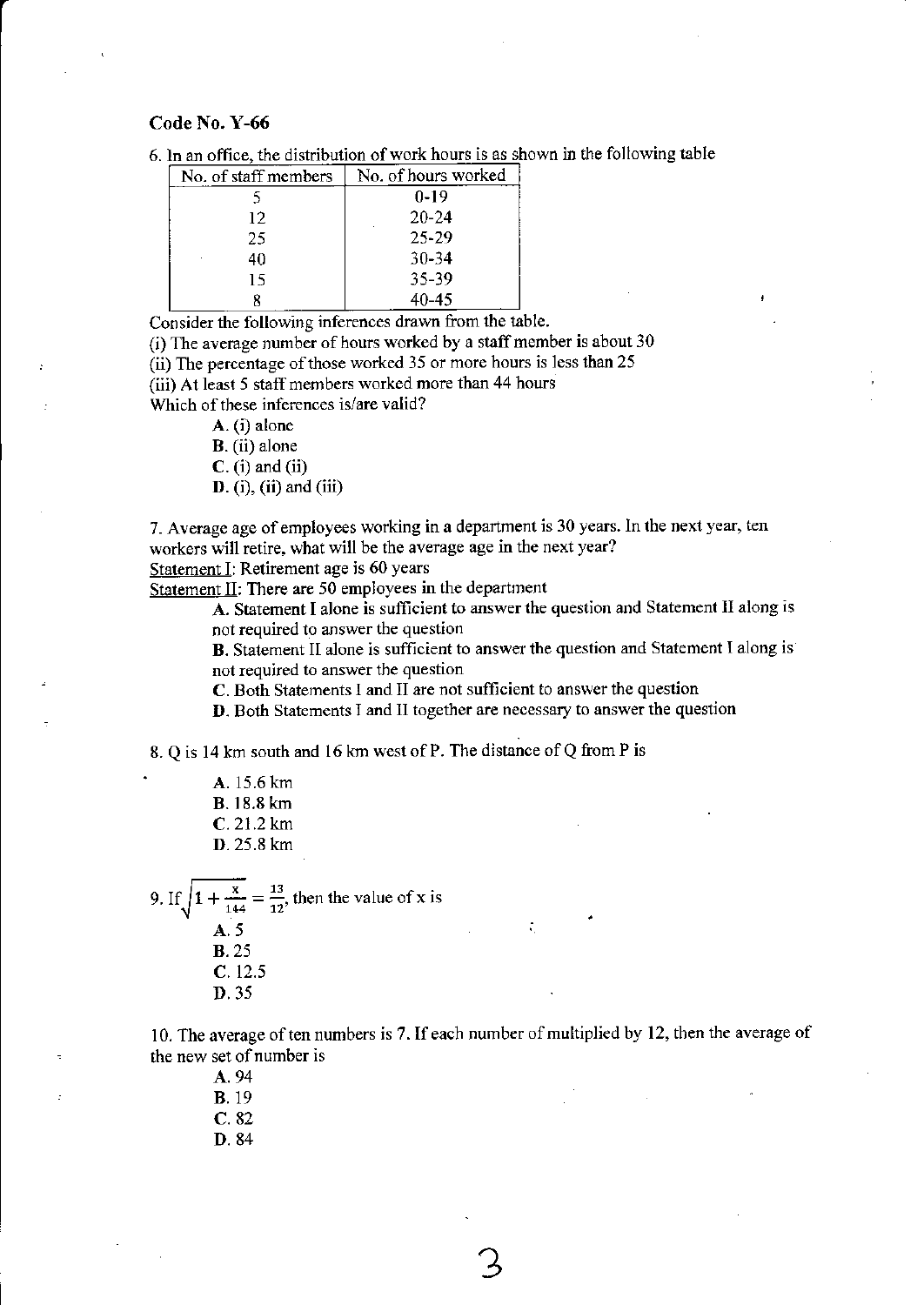لمحصوصة

11. Three numbers are in the ratio 4:5:6 and their average is 25. The largest number is

A.30 **B.** 32 c. 36 D. 42 12.  $\frac{180 \times 15 - 12 \times 20}{140 \times 10 + 12} = ?$  $\overline{140 \times 8 + 2 \times 55}$ A. **B**.  $\frac{4}{5}$ <br>**C**. 2  $D.4$ 

13. The population of a town increased from  $1,75,000$  to  $2,62,500$  in a decade. The average percent increase of population per year is

A. 4.37% B. 5%  $C. 6%$ D. 8.75%

14. In terms of increasing reliability of geophysical interpretation, which order among the following techniques, is correct?

I. Trial and error

lI. Newton's forward difference approximation

III. Levenberg - Marquardt algorithm

IV. Particle Swarm Optimization

A. II, I, III, IV B. III, I, IV, II  $C. I, II, III, IV$ D. IV, III, II, I

15. In terms of increasing natural remnant magnetizations of different rock formations, which order among the following, is correct?

 $\mathcal{L}_\mathrm{c}$ 

I. Granite

II. Diabase

III. Limestone

IV. Basalt

| A. II, III, IV, I |
|-------------------|
| B. IV, II, I, III |
| C. IV, III, I, II |
| D. III, I, II, IV |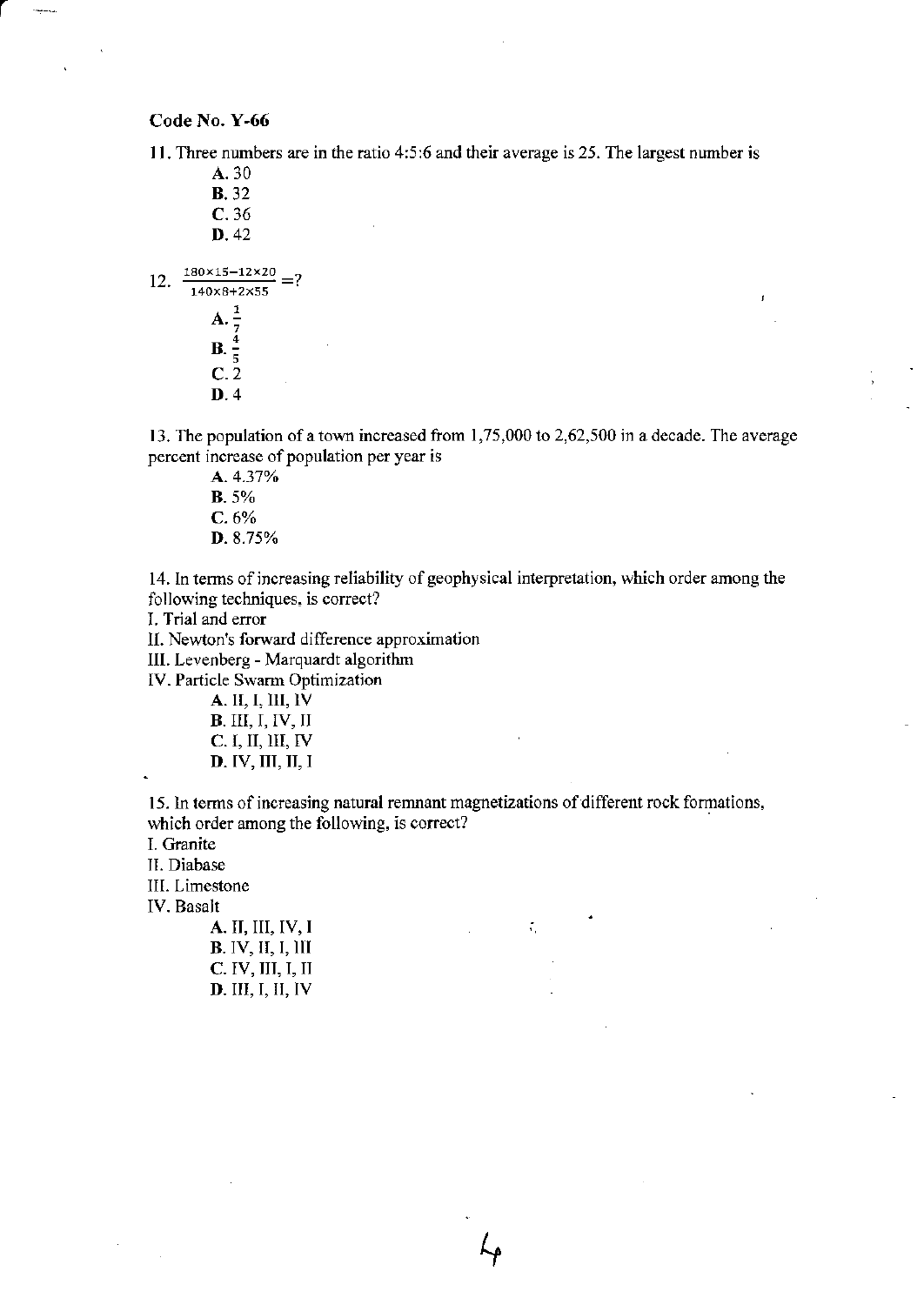16. In terms of increasing resistivities, which order among the following is correct? L Rock salt

II. Compact shale

lll. Lime stone

IV. Sandstone

A. II, IV, III, I **B**. IV, I, II, III<br>**C.** III, II, I, IV  $D$ . I, III, II, IV

17. ln terms of increasing densities, which order among the following is correct?

L Ryolite IT. Sandsrone

lll. Basalt

IV. Eclogite

v. Granite

**A**. I, V, II, IV, III<br>**B**. V, I, III, IV, II  $C. V, I, II, III, IV$ **D**. II, I, V, III, IV

18. A man is facing south. He turns 135° in anti-clockwise direction and then 180° in clockwise direction. wlich direction he is facing now?

A. North-east B. North-west

C. South-east

D. South-west

19. The average weight of a class of 30 students is 40 kg. If, however, the weight of the teacher is included, the average becomes 41 kg. The weight of the teacher is

. A.3l kg B. 71 kg  $C. 62 kg$ D. 60 kg

20. In the interpretation of geophysical data by inversion, which order among the following is correct?

÷.

I. Initialisation of model space

II. Removal/suppression of unwarranted noise

lII. Forward modelling

IV. Improvisation of model space

V. Calculation of data misfit

A.V,I,II,IV,III

**B.** I, V, III, IV, II C. IV, I, III, V, D. II.I. III. V. IV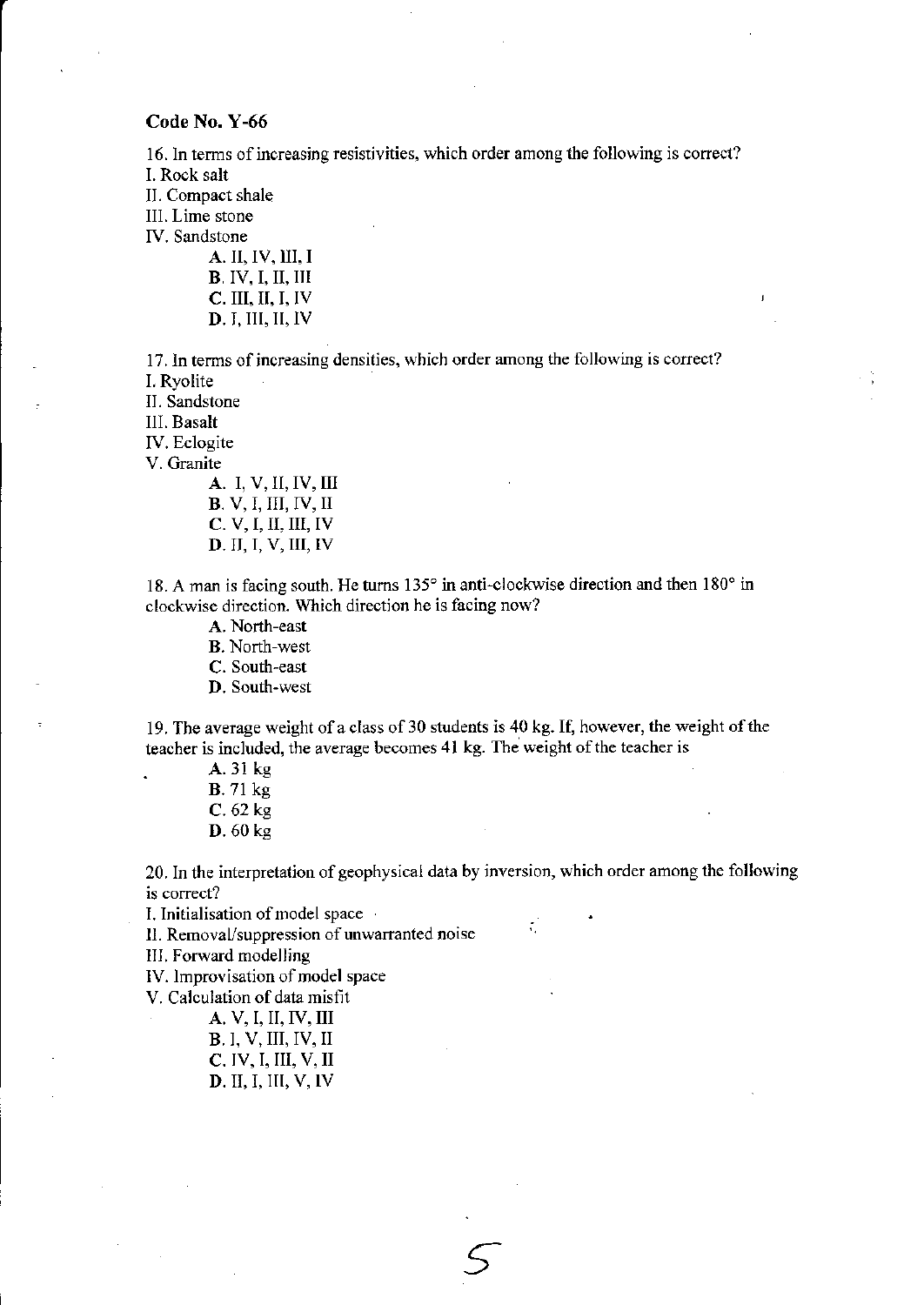21. Five numbers 10, 7, 5, 4 and 2 are to be arranged in a sequence from left to right following the directions given below:

l No two odd or even numbers are next to each other.

2. The second number from the left is exactly half of the left-most number.

3. The middle number is exactly twice the right-most number.

Which is the second number from the right?

4.2 B.4 C. 7 D. 10

22. 10 coaches of a passenger tain have got derailed and have blocked the railway track from both the ends. Courses of action:

I. The railway authorities should immediately send men and equipment and clearthe spot. IL AII the trains nnning both directions should be diverted immediately via other routes.

A. If only I follows

**B**. If only II follows

C. If either I or II follows

D. If both I and II follows

23. The length, breadth and height of a room are in the ratio of  $3:2:1$ . if its volume be 1296  $m<sup>3</sup>$ , find its breadth.

- A. 12 metres
- B. 18 metres
- C. 16 metres
- D.24 metres

24. The following lines A to D describes the objectives of the research:

a. To gain familiarity with a phenomenon or to achieve new insights into it.

b. To portray accurately the characteristics of a particular individual, situation or a group.

c.To determine the frequency with which something occurs or with which it is associated with something else.

÷.

d.To test a hypothesis of a causal relationship between variables.

Which of the following options is correct?

A. Only d

- B. Both a and d
- C. Both c and d
- D. All the above

25. The essential qualities which a researcher should possess are:

a.Spirit of fiee enquiry.

b.Reliance on observation and evidence.

c. Systematization or theorizing of knowledge.

d.Critical evaluation of generated data.

A. Both b and d

B. Both a and d

C. Both c and d

 $D.$  All the above  $(a-d)$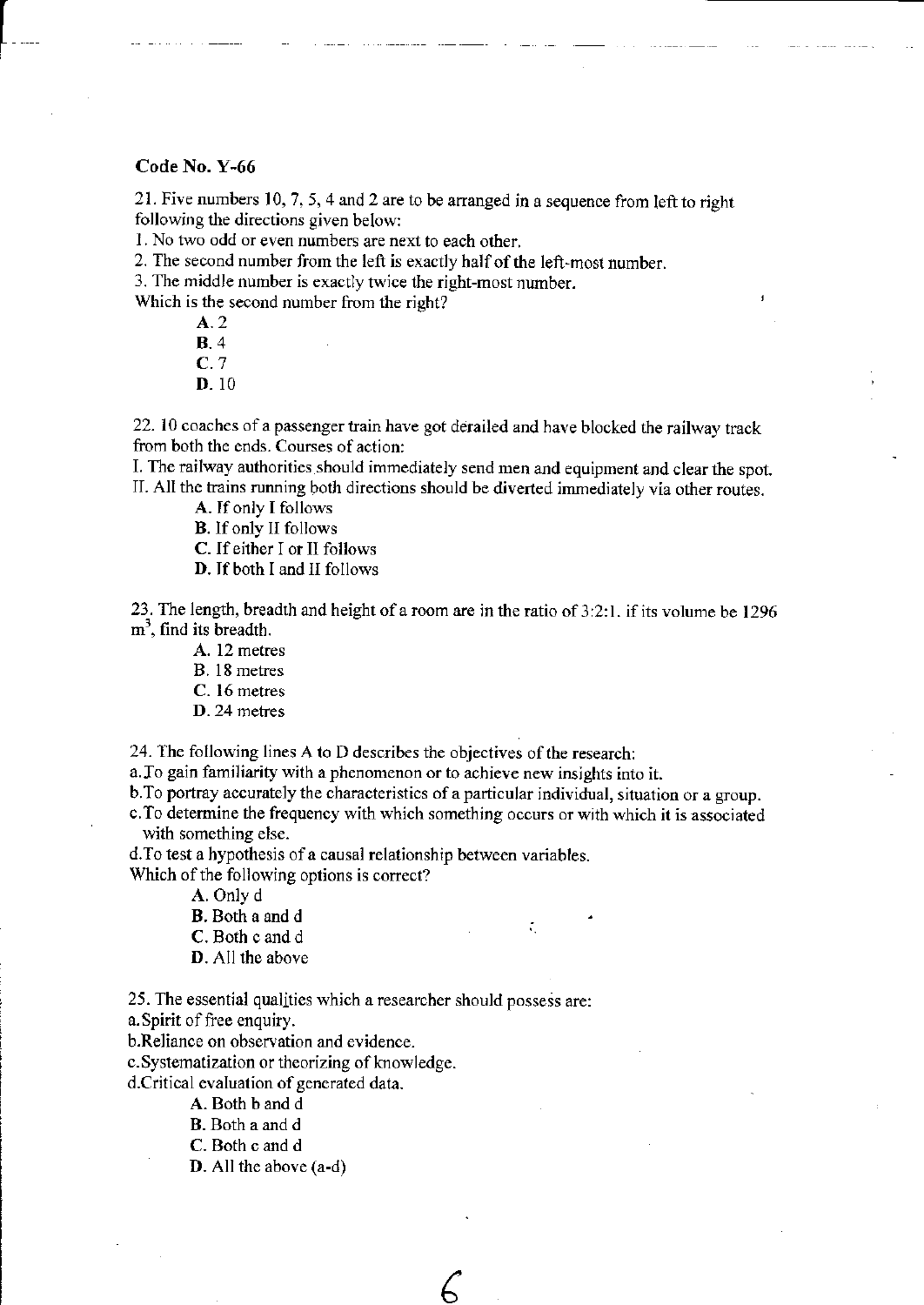26. Which of the following is not covered under Intellectual Property Rights?

- A. Copyrights
- B. Patents
- C. Trade Marks
- D. Thesaurus

27. Which one of the following is not the correct option for the types of research

- A. Descriptive vs. Analytical
- B. Applied vs. Fundamental
- C. Conceptual vs. Empirical
- D. Logical vs. Illogical

28. Truth, belief and justification related to knowledge in research is termed

- A. Metaphysics
- B. Epistemology

C. Logic

D. Aesthetics

29. Why is it important to read original articles when you are reviewing the literature?

- A. To obtain an overview of methods and procedures
- B. To examine the validity of the conclusions
- C. To look for flaws in the method
- D. All of these

30. lf you find tbat someone else publishes work similar to yours before your project lscompleted, what could You do?

A. Completely revamp your ideas so you are not replicating their study

- B. There is nothing you can do so do not mention it in your study
- C. Acknowledge it in your report and evaluate the study
- D. Change your hypotheses and aims

31. What is the HCF of 1266, 1461 and 1863?

A.3 B.6 c.9 D.12

32. In how many ways, a committee of 3 members can be selected from 5 men and 4 women, consisting of 2 men and 1 woman?

> A. 60 **B.** 72 c.40 D.32

33. Two numbers are in the ratio 1:2. If 7 is added to both, their ratio changes to 3:5. The greatest number is

A. 24 8.26 c.28 D.32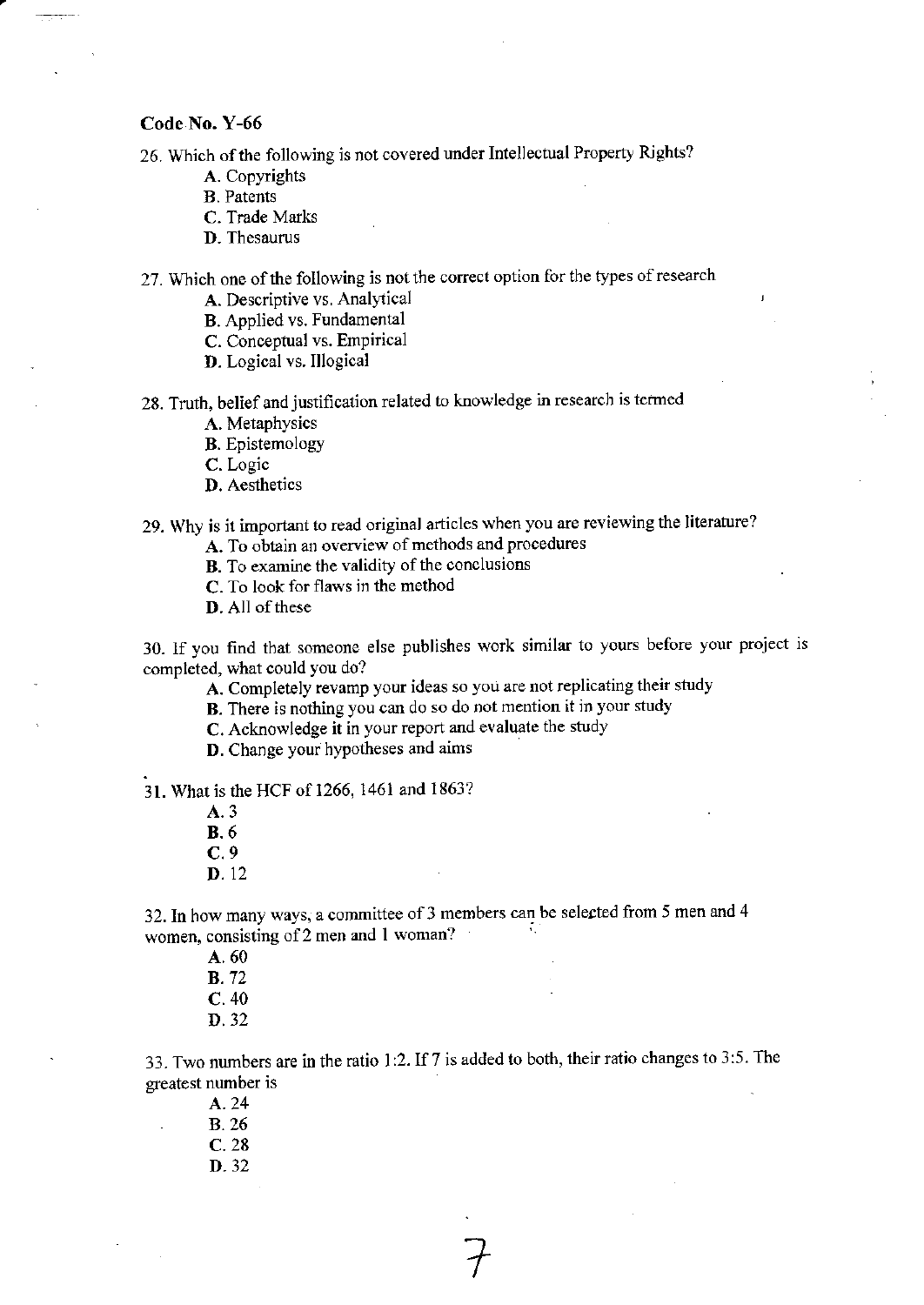34. What percent of a 7.2 Kilogram is l8 gram?

A.0.025Vo **B.** 0.25% c.2.5% D.25%

35. The average of50 numbers is 30. Iftwo numbers,35 and 40 are discarded, then the average of the remaining numbers is nearly  $\mathbf{I}$ 

 $\hat{\mathcal{L}}_i$ 

A. 28.32 8.28.78 c.29.27 D.29.68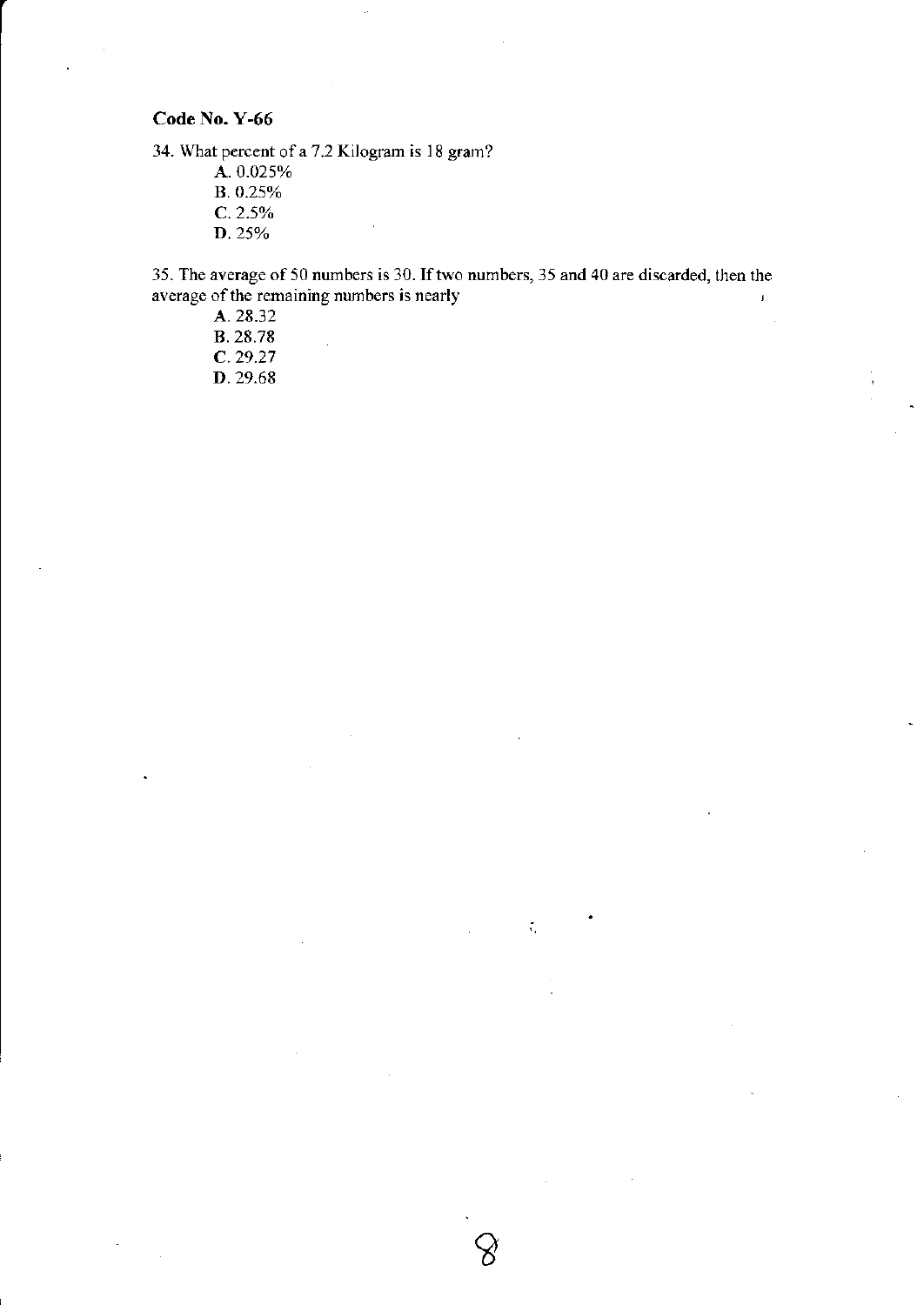## PART - B

36. The first great oxidation event occurred during

A. 2900 Ma

B. 3400 Ma

C. 2700 Ma

D.2300 Ma

37. Consider the earth as a rotating solid sphere with angular velocity 'W'. If 'R' is the radius of the earth the difference in gravity values between the poles and equator equals to

 $A. RW<sup>2</sup>$ 

 $B. WR<sup>2</sup>$ 

c.wR

 $D. R/W$ 

38. One of the following has the lowest albedo

- A. vegetation
- B. snow
- C. clouds
- D. water

39. Temperature of Venus (+464  $^{\circ}$ C) is anomalously high because

A. Its lack an atmosphere

B. it is nearby Sun and rotates slowly on its axis

C. Excessive volcanism

 $D$ . A dense atmosphere of greenhouse gas  $CO<sub>2</sub>$ 

40. Consider the following statements to the characteristic of Clays

I) High porosity and lower permeability

II) High permeability and high porosity

Jll) Low porosity and highest permeability

IV) Low permeability and highest porosity

A. i and ll

B. I and IV

- C. lll and IV
- D. lI and III

41. If  $x_i$  represents a set of n sampled values, the geometric mean can be obtained as

I

| $\frac{1}{n} \sum x_i^2$                         |  |
|--------------------------------------------------|--|
| $\left \frac{1}{n}\sum x_i^2\right $<br>$\bf{B}$ |  |
| $\frac{1}{n} \sum x_i$                           |  |
| $\frac{1}{2n} \sum x_i^2$                        |  |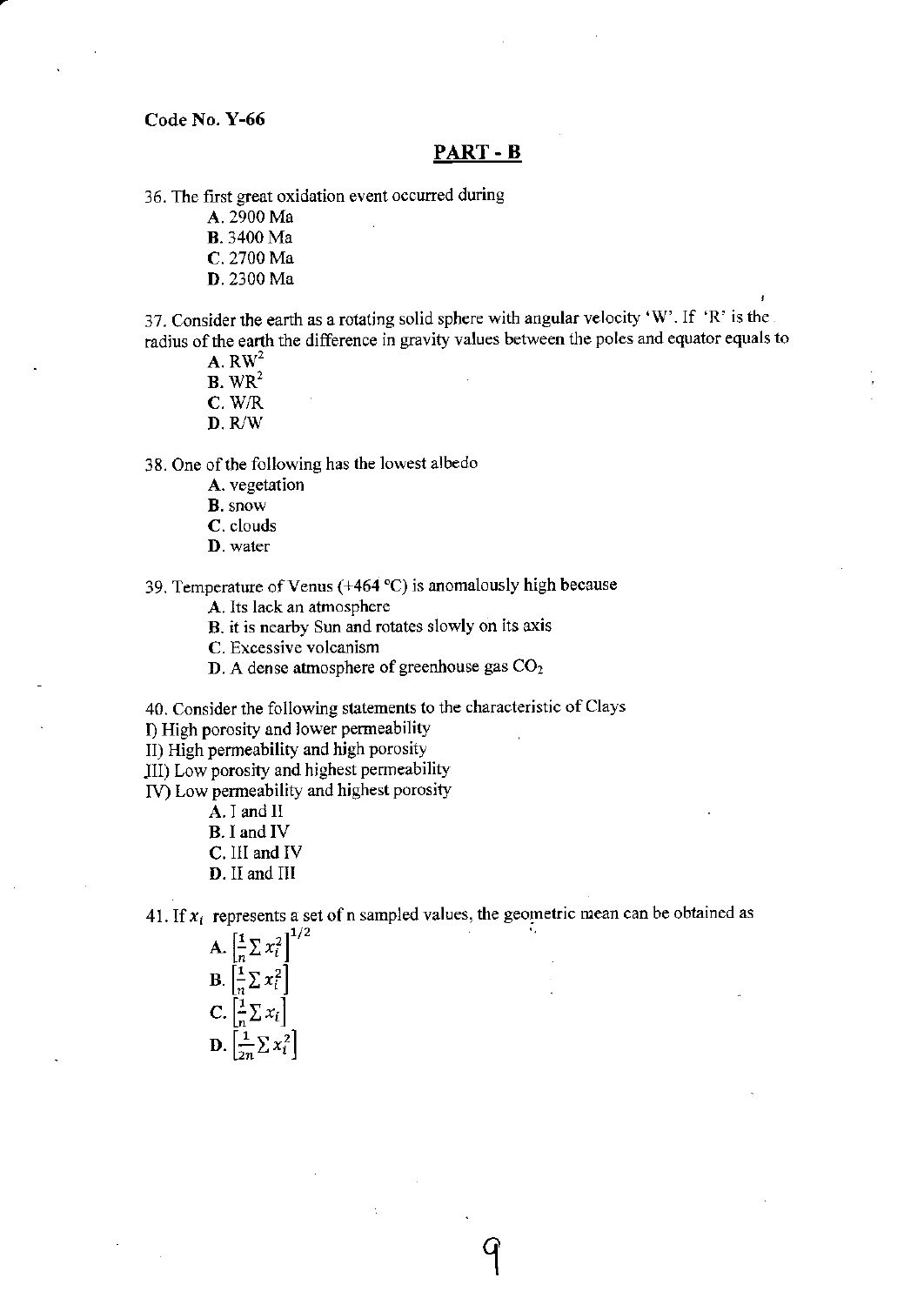42. Given a growing cumulonimbus cloud with updraft strength of 4 m/s. If the droplet terminal velocity is -4 m/s, the droplet will

- A. remain suspended in the cloud
- B. begin to fall in the cloud
- C. begin to rise in the cloud
- D. None of these

### 43. Which of the following is not necessary to Baroclinic instability?

A. horizontal temperature gradient

B. vertical wind shear

C. horizontal wind shear

D. conversion of eddy available energy to eddy kinetic energy

### 44. Considering the following pairs fossils

| I. Trilobite    | 1. Eocene     |
|-----------------|---------------|
| II. Cephalopods | 2. Cambrian   |
| l III. Mammals  | 3. Jurassic   |
| IV. Dinosaurs   | 4. Cretaceous |

Which of the pairs given above is/are correctly matched?

A. I-2; II-4; III-I; IV-3 B. I-l; II-2; III-3; IV-4

- C.I-3; lI-1; III-4; IV-2
- D. I-4; II-3; III-2; IV-l

45. In a resistivity sounding survey with the Schlumberger electrode configuration apparent resistiviry data is should be collected along profiles

A. Parallel to the expected strike of formations

- B. Perpendicular to the expected strike of formations
- C. At 45 degrees to the expected strike of formations
- D. At 40 degrees to the expected strike of formations

'46. Statement I: The equator is wamer than the poles.

Statement II: Hot air rises

- A. Statement I is true, Statement II is also true and Statement II is the correct explanation of Statement I
- B. Statement I is true, Statement II is also true and Statement II is not the correct explanation of Statement I

 $\circ$ 

C. Statement I is true, Slatement II is false

**D.** Statement I is false, Statement II is true

47. In isobaric system of vorticity equation, the term that is not present is

A. divergence

**B**. solenoidal term

C. tipping term

D. viscosity term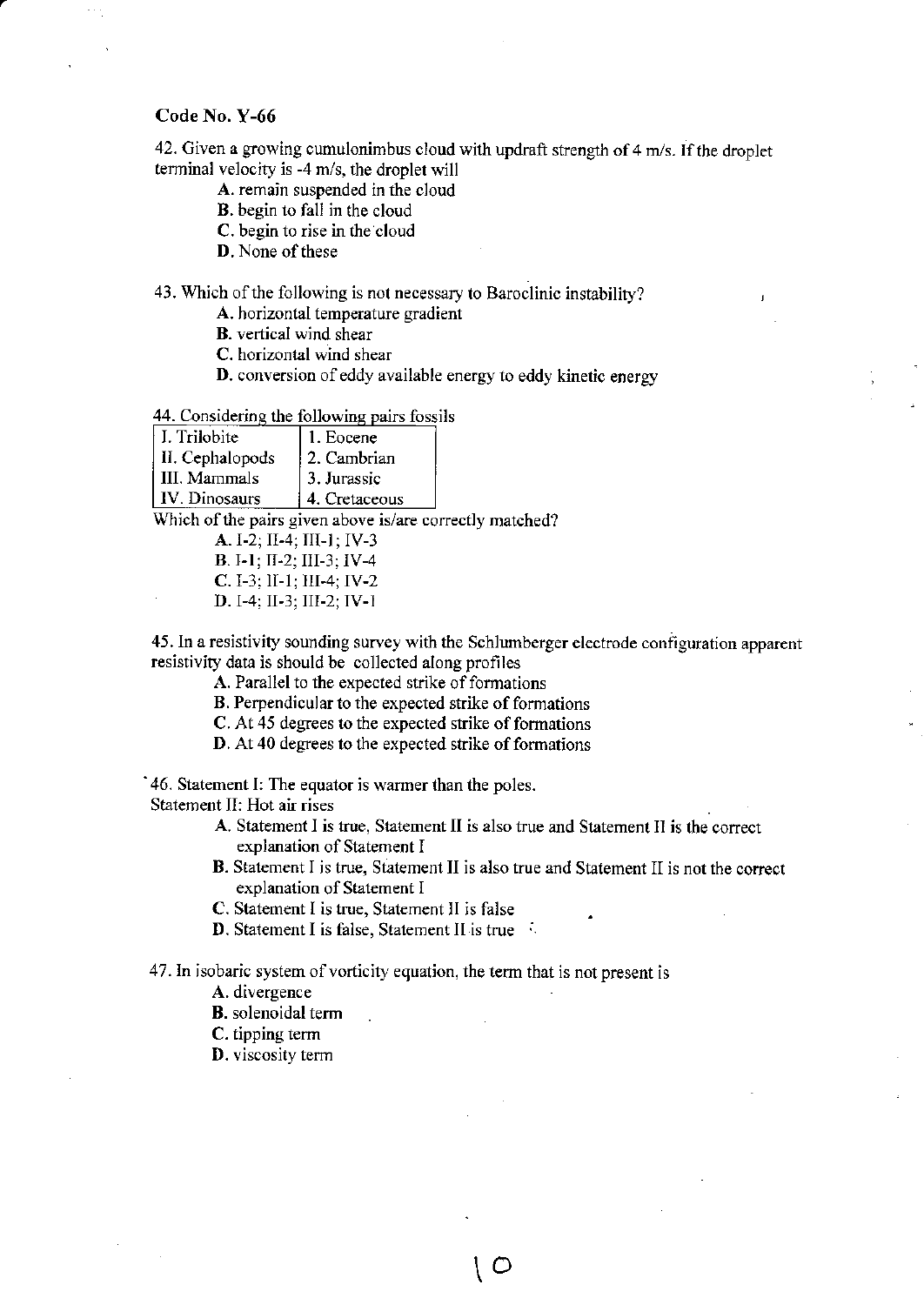48. Which one of the following tectonic features is a consequence of continent-continent collision?

A. Mariana trench

B. Himalaya

C.Island-arc

D. Mid-Atlantic Ridge

49. Consider the following statements:

I. Flute marks are erosional sedimentary structures formed before the deposition of the overlying bed.

IL Cross bedding is a syn-depositional structure formed during sedimentation.

III. Ripple marks is a syn-depositional structure formed during sedimentation and are indicative of shallow water deposition.

IV. Mud cracks are secondary sedimentary structures and formed before the deposition of the overlying bed.

Which of the following statements is/are correct?

A. I only

B. I and II

C. I, II and lll

D. lI and IV

50. Which of the following is not a form of precipitation?

A. Rain

B. Sleet

C. Fog

D. Snow

51. The positive Indian Ocean Dipole involves, along the equator

A. upwelling Kelvin waves

B. downwelling Kelvin waves

C. upwelling westward Rossby waves

D. shallow water gravity waves

52. Ophitic textures are observed in

A. Igneous rocks

B. Sedimentary rocks

C. Metamorphic rocks

**D.** Limestones  $\therefore$ 

53. Darcy's law states that

I. The discharge is directly proportional to head loss and area of flow

II. The discharge is inversely proportional to head loss and area of flow

 $\vert \vert$ 

III. The discharge is inversely proportional to the length of the path

IV. The discharge is directly proportional to the length of the path.

Which of the following statements are correct?

A. I and Il B. II and lV C.I and III D. III and lV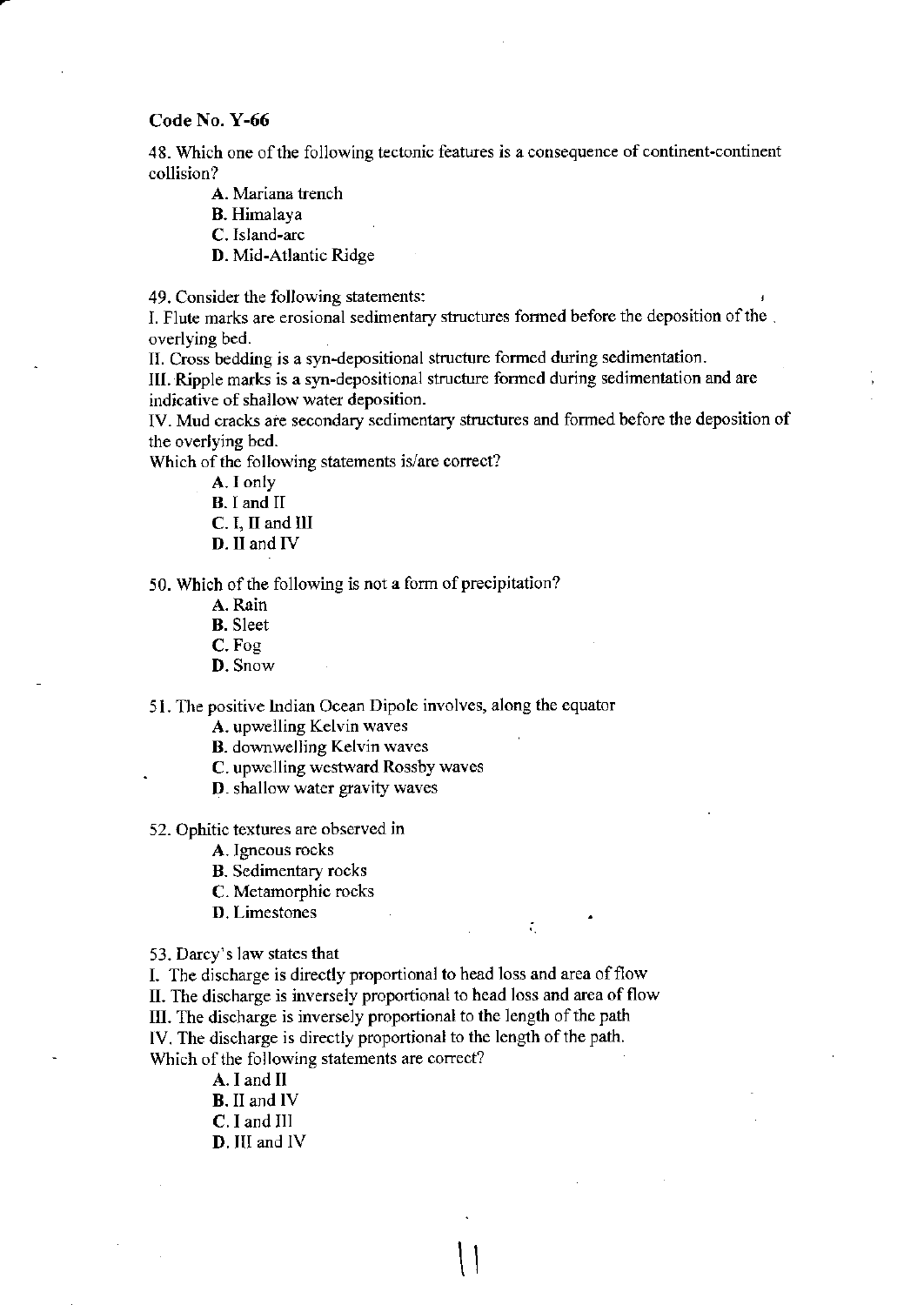54. Remote sensing techniques make use of the properties of this type of waves emitted, reflected or diffracted by the sensed objects

- A. Sound waves
- B. Electromagnetic waves

C. Wind waves

D. Electric waves

## 55. Nitrogen-based fertilizer run-off from crops into our oceans

A. jncreases biological productivity

- B. decreases biological productivity
- C. no effect on phytoplankton
- D. none of the above

56. Consider the following pairs: Which of the pairs are correctly matched?

| I. cassiterite | 1. Hexagonal    |
|----------------|-----------------|
| III. Olivine   | 2. Orthorhombic |
| IV. Apatite    | 3. Monoclinic   |
| V. Malachite   | 4. Tetragonal   |

A. I -4; II-2; III-I; IV-3 B. I-l; II-2: Ill-4; lV-3 C.I-2: II-1; Ill-4; IV-3 D.I-3; II-4; III-2: IV-l

57. Glaucophane is a mineral associated with

A. Greenschist facies

B. Blueschist facies

C. Granulite facies

D. Eclogite facies

58. Age of the earth is estimated to be about 4.5 billion years based on isotopes, such as  $U^{238}$ , , whose half life is about 4.5 billion years. If the half-life of  $U^{238}$ , were 9.0 billion years, then the age of the Earth would be

> A. 4.5 billion years B. 9.0 billion vears C. 4.5 x  $e^{-9.0}$  year **D**. 9.0 x  $e^{4.5}$  year

59. Why are algae commonly grouped in colour categories, such as 'red' algae, 'browr' algae, and'green' algae?

 $\sqrt{2}$ 

A. external colour

B. internal colour

C. photosynthetic pigments

D. none of the above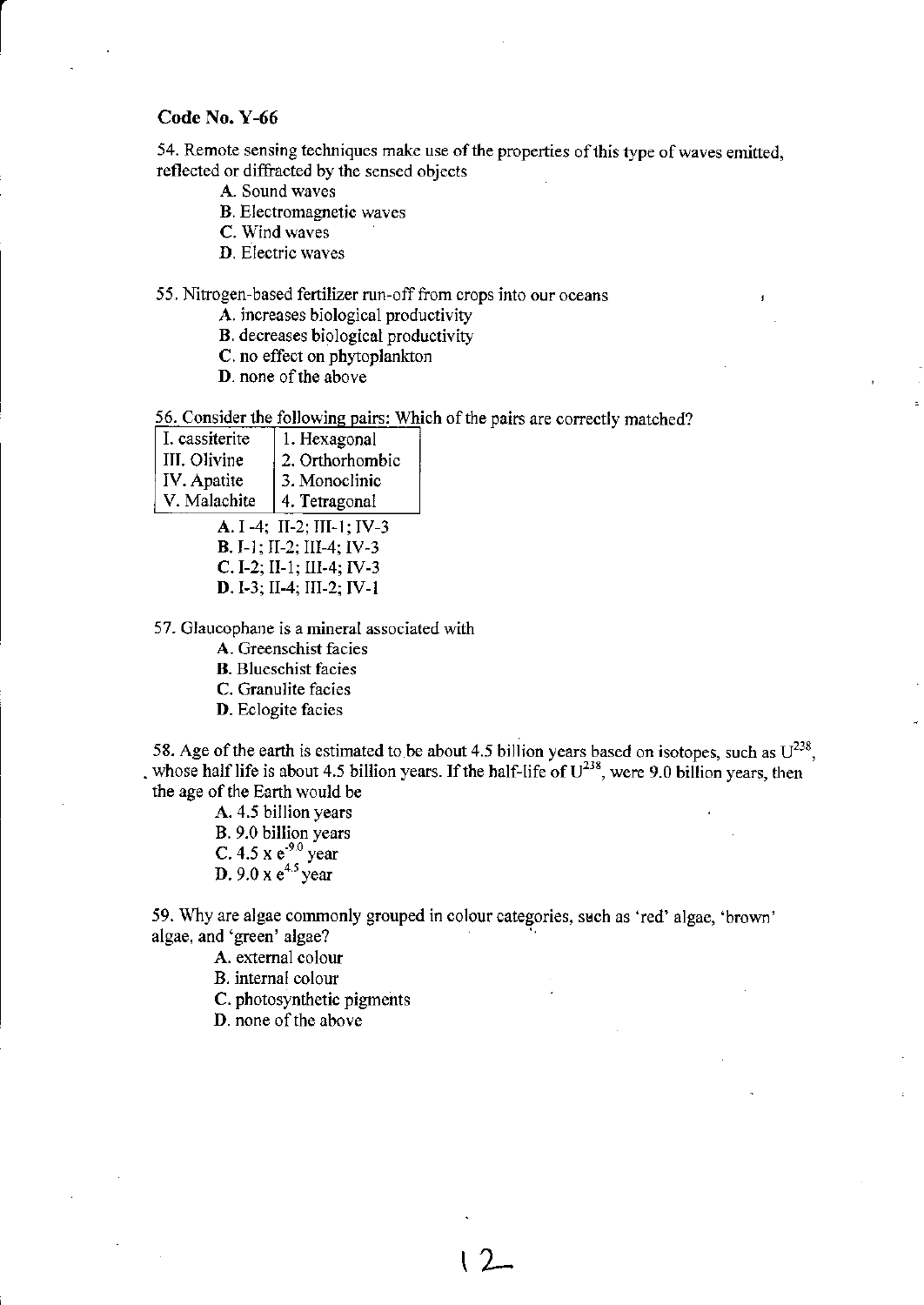60. Consider the following statements:

Statemert I: the variation of the Earth's magnetic field is stronger during the day than that during the night

Statement ll: Magnetic materials become less magnetic on heating

A. Statements I and II are true; ll explains I

B. Statements I and II are true; but II does not explain I

C. Statement I and ll are false

D. Statement I is false: II is true

61. In a medium other than air, the electric flux density will be

A. Divergent

B. Solenoidal

C. Curl free

D. Irrotational

62. The oceans are 4 billion years old, but the oldest ocean basin is only about 200 million years old. Which theory can completely justify this statement

A. Continental Drift

B. Seafloor Spreading

C. Plate Tectonics

D. Mantle Plume

63. A very stable magnetization which can exist unchanged for long intervals of geologic time is

t3

÷.

A. Thermo Remanent Magnetization (TRM)

B. Sedimentary Remanent Magnetization (SRM)

C. Chemical Remanent Magnetization (CRM)

D. Viscous Remanent Magnetization (VRM)

64. Choose the correct pair:

| 1. Duplex<br>a. Fault         |  |  |
|-------------------------------|--|--|
| 2. Boudins<br>b. Fold         |  |  |
| 3. Dome<br>c. Thrust          |  |  |
| 4. Mylonites<br>d. Extension  |  |  |
| A. a-4, b-3, c-2, d-1         |  |  |
| <b>B.</b> a-4, b-3, c-1, d-2  |  |  |
| C. a-2, b-1, c-3, d-4         |  |  |
| <b>D</b> . a-1, b-2, c-3, d-4 |  |  |

65. The density of the core ranges between

A. 3.3-5.4  $g/cm<sup>3</sup>$ B. 9.5-14.5  $g/cm<sup>3</sup>$ C. 2.5-3.3  $g/cm<sup>3</sup>$ D. 5.0-6.7  $g/cm^3$